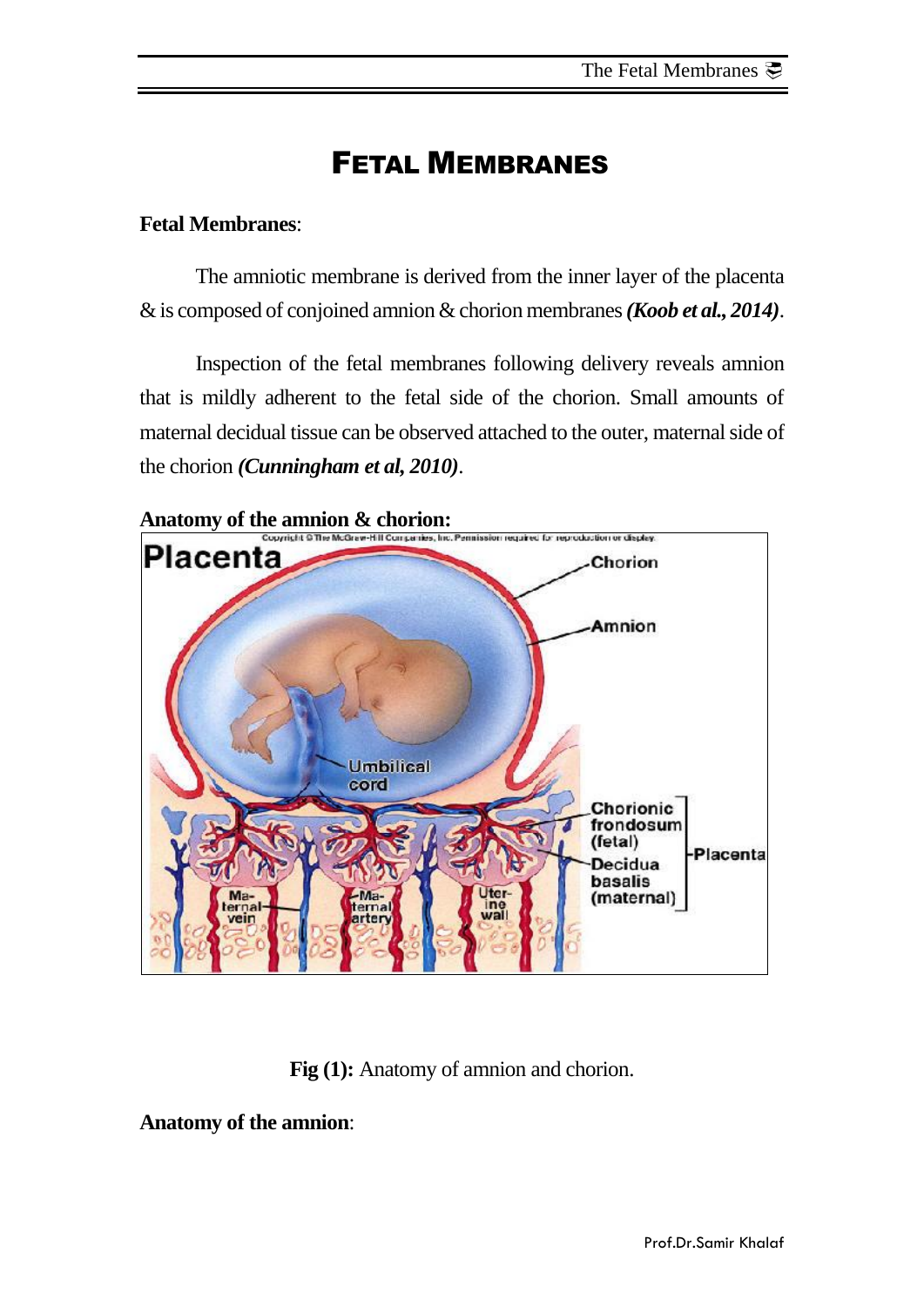Amnion is a thin translucent membrane. The fetal surface of which is smooth and glistening. It is reflected from the root of the cord to the fetal surface of the placenta, and then at the margin of the placenta it is continuous to line the surface of the chorion leave. Through the amnion three umbilical vessels can be seen imbedded in Wharton jelly, these are two umbilical arteries and one umbilical vein. The amnion is loosely attached to Wharton jelly except at the site of insertion of the umbilical cord in the placenta where they are firmly attached *(Mcparland and Bell, 2004)*.

# It is divided into 3 parts *(Sagol et al., 2001):*

A- Placental amnion: covers the inner aspect of the placenta.

- B- Dependent amnion: 1-2 cm overlying the internal os of the cervix.
- c- Reflected amnion: the reminder part of the amnion

# **Embryology of the amnion:**

The amnion is derived from embryonic ectoderm as a single layer of epithelial cells between the ectodermal disc of the inner cell mass and the trophoblast (chorion) at  $7<sup>th</sup>$  post conception day. It consists of an avascular layer of cuboidal or columnar cells that become more columnar over the placental surface. Proliferation of the mesoderm of the extra-embryonic coelom progressively separates the amnion and chorion *(Sobande and Albar, 2003)*.

The amniotic cavity (formed by 7-8 days) lies between the amnion and the ectodermal disc, it increases in size progressively. By the 3rd month, the amnion comes in contact with the chorion by closing the extra-embryonic coelom. It extends from the fetal surface of the placenta above, to the internal os below and wraps the umbilical cord *(Ayad, 2002)*.

# **Histology of the amnion:**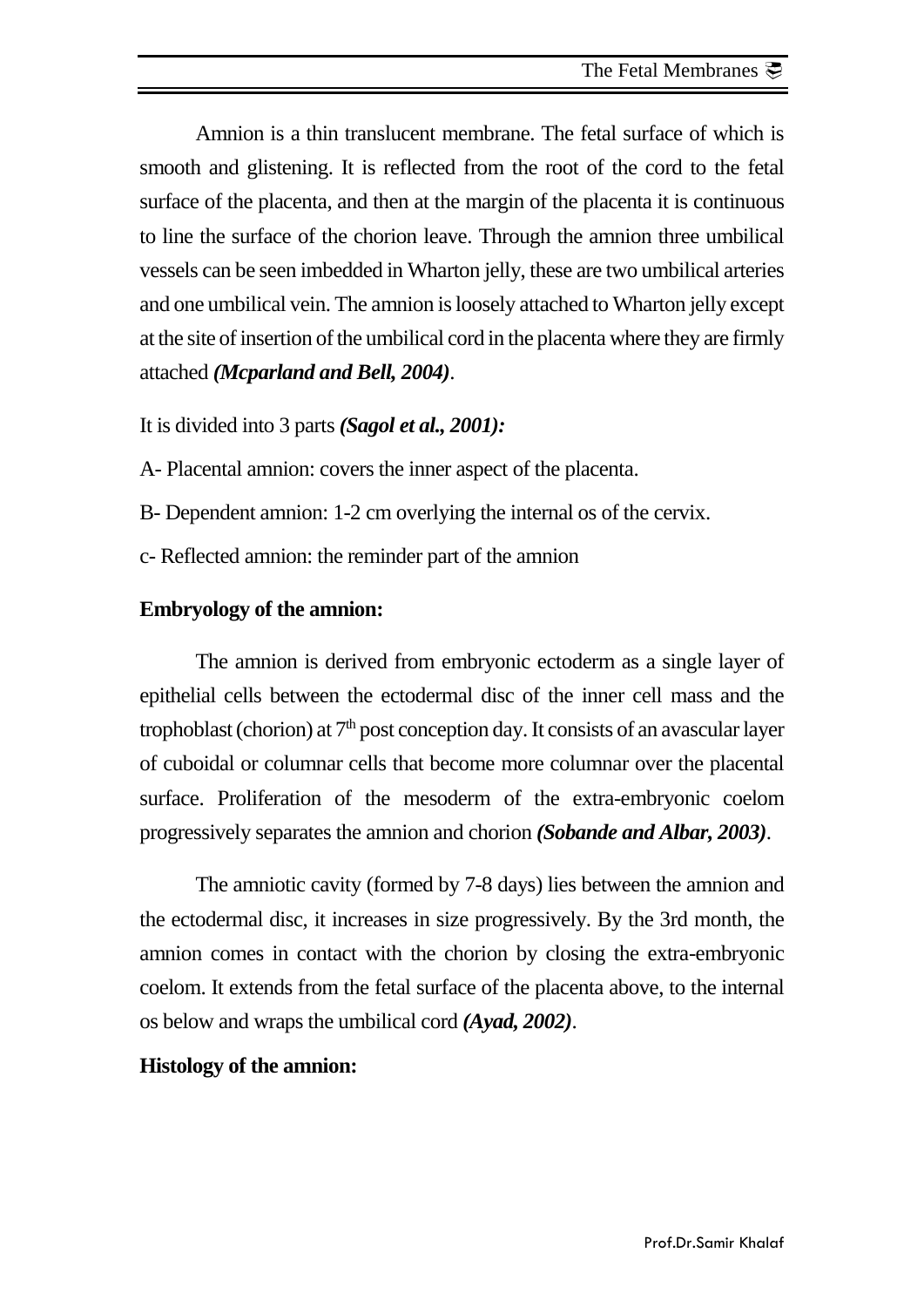| Amniotic fluid     | Layer                          | <b>Extracellular-Matrix</b><br><b>Composition</b>           |
|--------------------|--------------------------------|-------------------------------------------------------------|
| <b>NOUVATRILLE</b> | Amnion                         |                                                             |
|                    | Epithelium                     |                                                             |
|                    | Basement<br>membrane           | Collagen types III, IV, V; laminin,<br>fibronectin, nidogen |
|                    | Compact layer                  | Collagen types I, III, V, VI;<br>fibronectin                |
|                    | Fibroblast layer               | Collagen types I, III, VI; nidogen,<br>laminin, fibronectin |
|                    | Intermediate<br>(spongy) layer | Collagen types I, III, IV;<br>proteoglycans                 |
|                    | Chorion                        |                                                             |
|                    | Reticular<br>layer             | Collagen types I, III, N, V, VI;<br>proteoglycans           |
|                    | Basement<br>membrane           | Collagen type IV; fibronectin,<br>laminin                   |
|                    | Trophoblasts                   |                                                             |
| Maternal decidua   |                                |                                                             |

**Fig. (2):** Schematic representation of the structure of the fetal membranes at term. The extracellular-matrix composition of each layer and the production sites of matrix metallopteinases (MMP) and tissue inhibitors of metalloproteinases (TIMP) are shown.

According to *Mcparland and Bell, (2004)*, the amnion consists of five layers which are from within outward:

a- The epithelium: This is normally composed of a single layer of apparently simple non ciliated cuboidal cells.

b- The basement membrane: This is a narrow band of thin layer of reticular tissue lying along the base of epithelial cells to which it is adherent securely.

c- The compact layer: This is a relatively dense acellular layer of collagen fibers lying immediately deep to basement membrane to which it is densely adherent and from which it cannot be separated.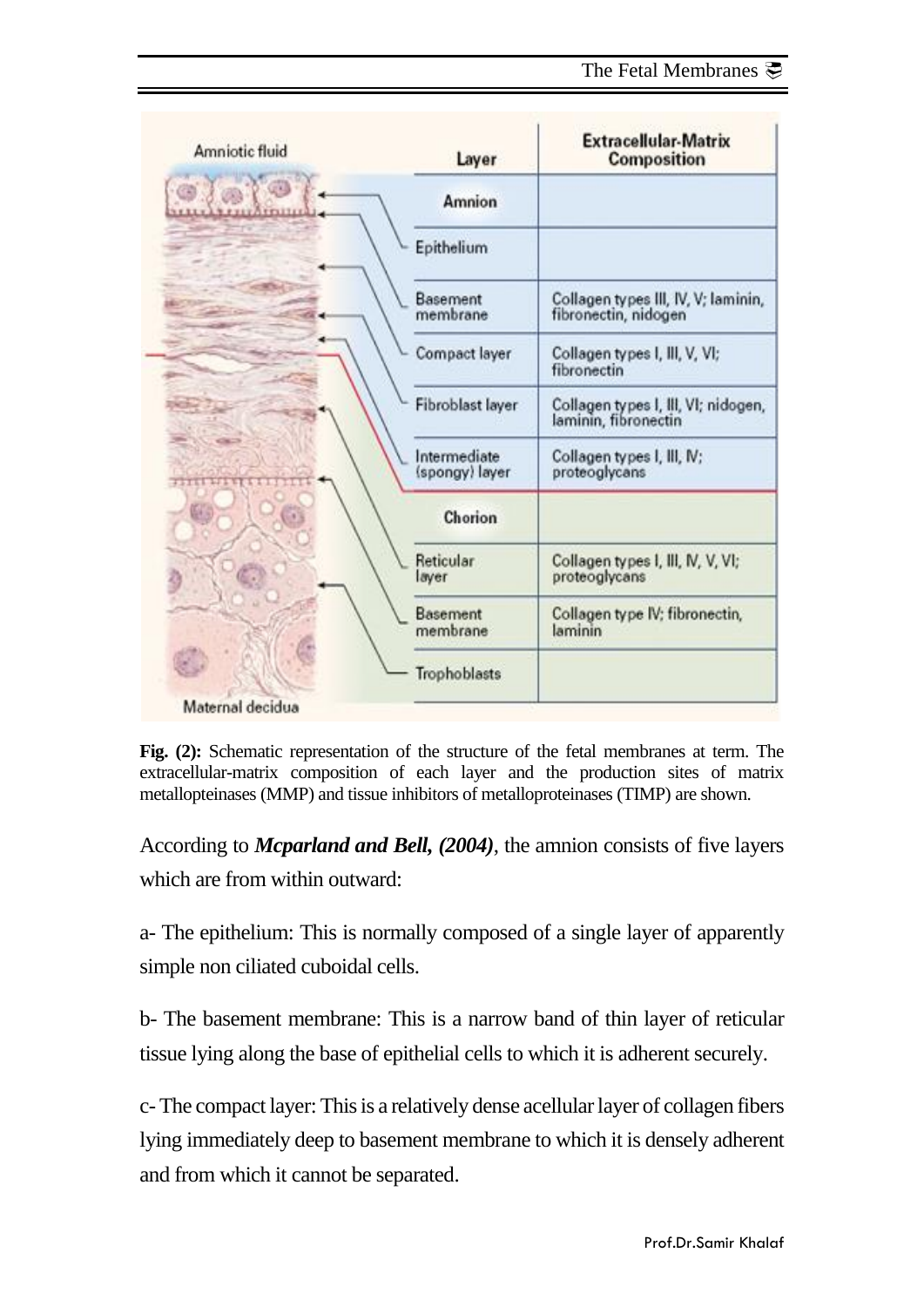d- The fibroblast layer: This is the most complex of the five amniotic layers. It is composed of fibroblast network set in a mesh of reticulin. The only cells normally present are fibroblasts and Hofbauer cells (Macrophages). Normally, this layer forms a considerable part of the thickness of the amnion.

e- The spongy layer: This is composed of extraembryonic celomic reticulum, contains a nonfibrillar meshwork of mostly type III collagen.

# **Anatomy of the chorion:**

The chorion is a specialized outer fetal envelop, which is adjacent to the outer aspect of the amnion. It forms a good deal of connective tissue thickness of the placenta on its fetal aspect and in its structure, and through which major branching umbilical vessels travel on the placenta *(Novak, 1991)*.

The remnants of the yolk sac are found resting on top of the chorion; ordinary near the insertion of the umbilical cord but, small fluid containing cysts are formed by duplication of the chorion on the placental surface *(Fox, 1986)*.

# **Embryology of the chorion:**

The chorion is the outer of the two fetal membranes and it is in direct contact with the maternal decidua. It's predominantly derived from the trophoblast, which arises as a single layer of cells surrounding the blastocyst *(Maymon et al., 2000.)*

Soon after implantation, the trophoblast proliferates rapidly and invades the surrounding decidua. The trophoblast is made up of an internal layer of cubical cells, the cytotrophoblast or layer of Langhans, and an external layer of richly nucleated protoplasm devoid of cell boundaries, the syncytiotrophoblast. It undergoes rapid proliferation and forms numerous processes, the chorionic villi, which invade and destroy the uterine decidua and at the same time absorb from it nutritive materials for the growth of the embryo *(Germain et al., 1992)*.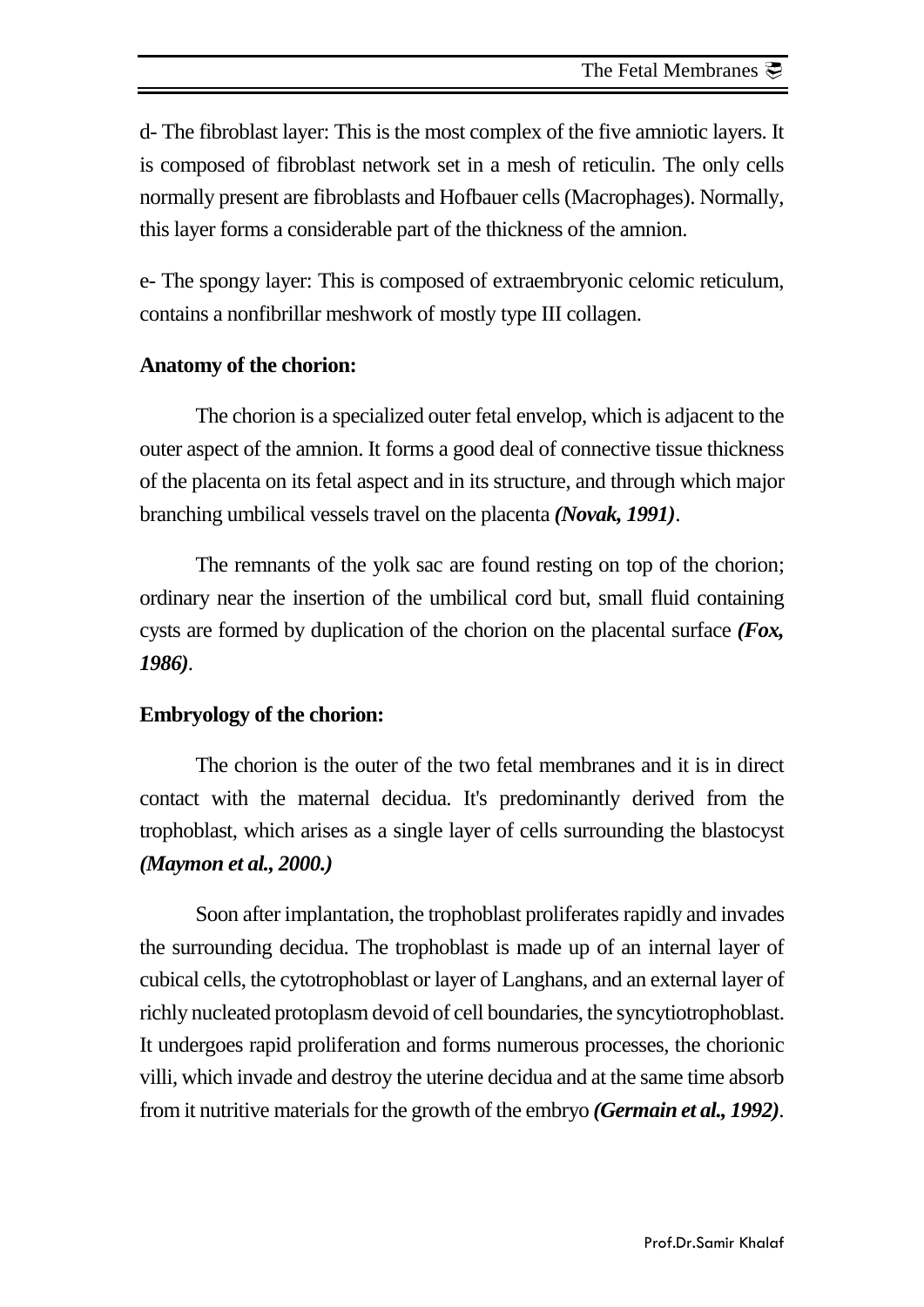At 13th post conception day, primary villous stems are formed of a lining of syncytiotrophoblast and a core of cytrphoblast and mesoderm *(Tim Chard, 2002)*.

The greater part of the chorion is in contact with the decidua capsularis, and over this portion the villi, with their contained vessels, undergo atrophy, so that by the fourth month scarcely a trace of them is left, and hence this part of the chorion becomes smooth. As it takes no share in the formation of the placenta, it is named the non-placental part of the chorion. On the hand, the villi on the part of the chorion which is in contact with the decidua placentalis increase greatly in size and complexity, and hence this part is named the chorion frondosum *(Cunningham et al, 2010).*

# **Histology of the chorion:**

- 1- The trophoblast.
- 2- The pseudo-basement membrane.
- 3- The reticular layer.
- 4- The cellular layer.

### **1- The trophoblast:**

Adherent to the uterine decidua. In the extra placental chorion, it's 210 cells deep then it becomes thinned out in late pregnancy *(Parry and Strauss, 1998)*.

### **2- The pseudo-basement membrane:**

A narrow band of reticulin that lies between the trophoblast and the reticular layer *(Parry and Strauss, 1998)*.

#### **3- The reticular layer.**

Forms the main part of the chorionic membrane and comprises a reticulin network containing fibroblasts and Hofbaurer cells. In the early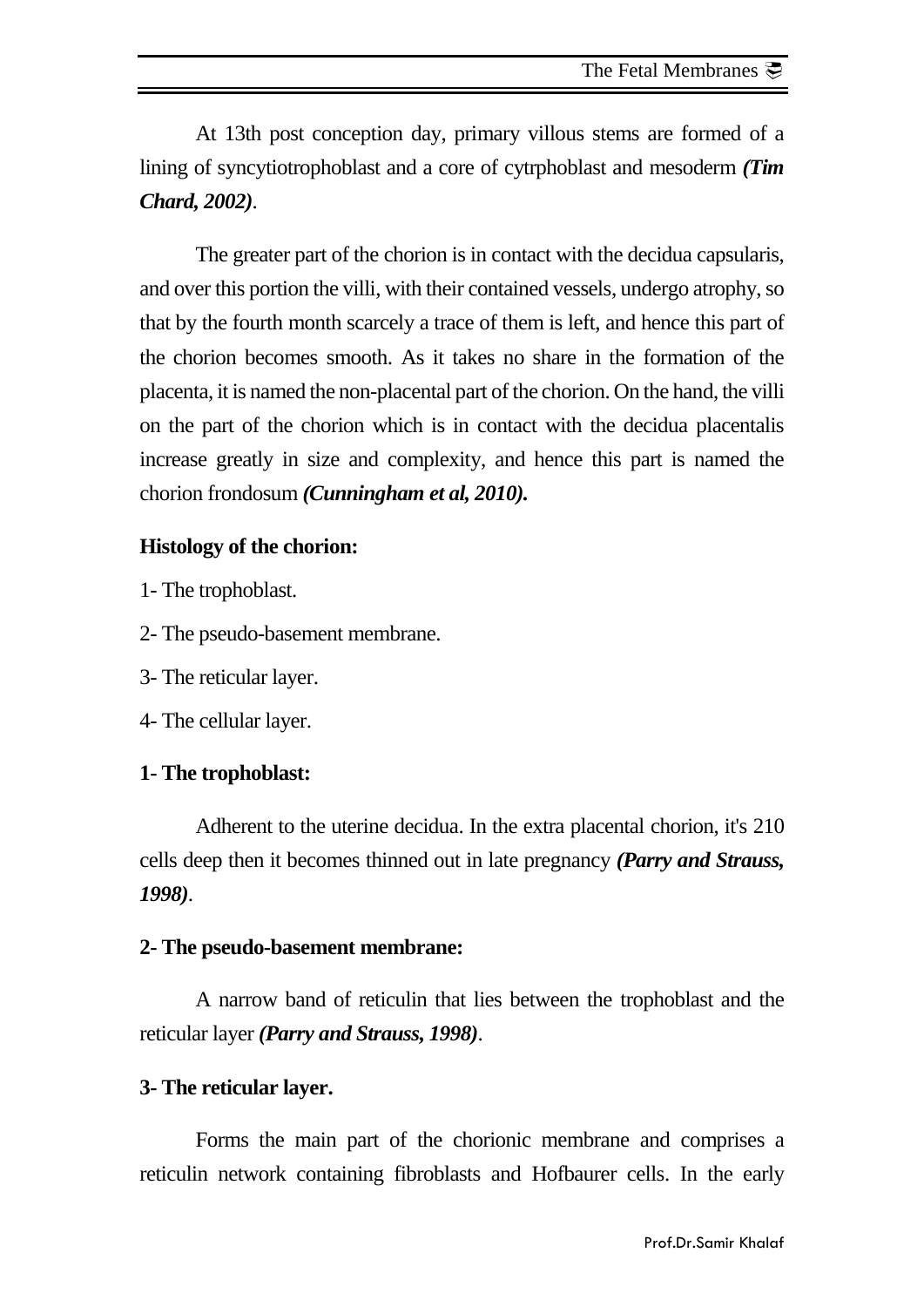embryos, the reticular layer contains blood vessels and is continuous with connective tissue surrounding the vessels and umbilical cord. It also forms the core of placental villi, but in the extra placental chorion only a vascular ghost villi can be detected after the early weeks of pregnancy *(Parry and Strauss, 1998).*

# **4- The cellular layer.**

The deepest layer of the chorion and is adjacent to the amnion and loosely adherent to it. It consists of an interlacing fibroblastic network which may be absent in late pregnancy *(Sagol et al., 2001)*.

# **Physical Properties of the Fetal Membranes:**

Chorioamnion, the membrane surrounding the fetus during gestation, is a structural soft tissue critical for maintaining a successful pregnancy and delivery, however, the mechanical behavior of this tissue membrane is poorly understood. The structural component of chorioamnion is the amnion sublayer, which provides the membrane's mechanical integrity via a dense collagen network *(Michelle et al., 2005)*.

The extra cellular membrane of the chorioamnion is largely made up of collagen, primarily types I and III in the compact layer of the amnion and throughout the chorion. Collagen type IV is found in the amnion basement membrane, and lesser amounts of collagen types, V, VI and VII are present in the ECM. The chorion is more cellular and less organized than the amnion but containing similar collagen types *(Calvin and Oyen, 2007)*.

Solute transport across the amnion depends on solute size and appears to be limited only by the amnion' s passive diffusional properties. In vivo intramembranous transport similarly depends on solute size but is not exclusively a passive diffusional process because it is primarily unidirectional outward from the amniotic fluid. Although it is a major barrier, the amnion is not the only barrier and doesn't appear to be responsible for the unidirectional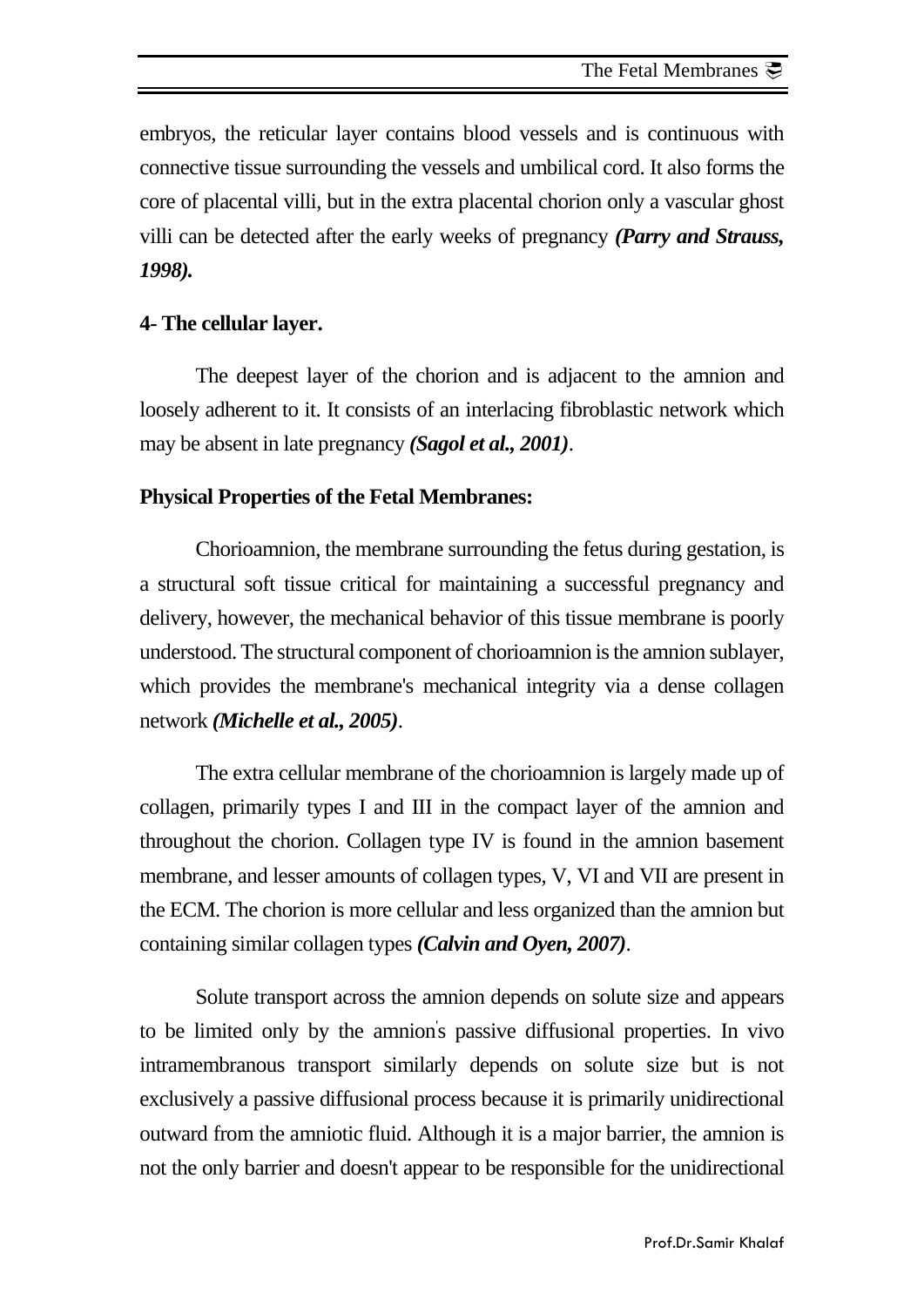nature of intramembranous absorption. Thus, unidirectional appears to be imparted by nonpassive mechanisms in non-amnion tissues, which most likely include vesicular transport within the endothelial cells of the intramembranous micro vessels *(Adams et al, 2005)*.

Because membrane rupture begins at a small discrete location and then propagates, it is difficult to identify the initial site of failure. Light microscopy analysis of term membranes that ruptured in labor demonstrated a restricted zone of extreme altered morphology that was characterized by swelling and disruption of the connective tissue as well as thinning of the trophoblast and decidual layers. This restricted zone of altered morphology is hypothesized to be the site of weakness where rupture occurs either at term or prematurely. Findings at the site of rupture showed reduced thickness, dilatation of intercellular canals, degenerative thinning of the trophoblastic layer, and decreased numbers and disorganization of the collagen fibers in the fibroblasts and spongy layer *(Calvin and Oyen, 2007)*.

# **References**

*1-(Koob et al., 2014)*.

*2-* **Cunningham FG, Kenneth JL, Steven LB, John C, Hauth, Larry C, Gistrap III, and Katharine D W (2010):** Williams Obstetrics; 22 edition; 39-1326, 50-880, Disease and Injuries of the Fetus and Newborn: 649-692, Implantation, Embryogenesis, and Placental Development; 39-90, Infection; 1275-1300, Obstetrical hemorrhage 809-853, Parturition; 151-185, Preterm Birth; 855-880, Sexually Transmitted Diseases: 1301-1320

*3-***McParland PC and Bell SC. (2004):** The fetal membranes and mechanisms underlying their labor associated and pregnancy. Fetal Mater Med Rev; 15: 73.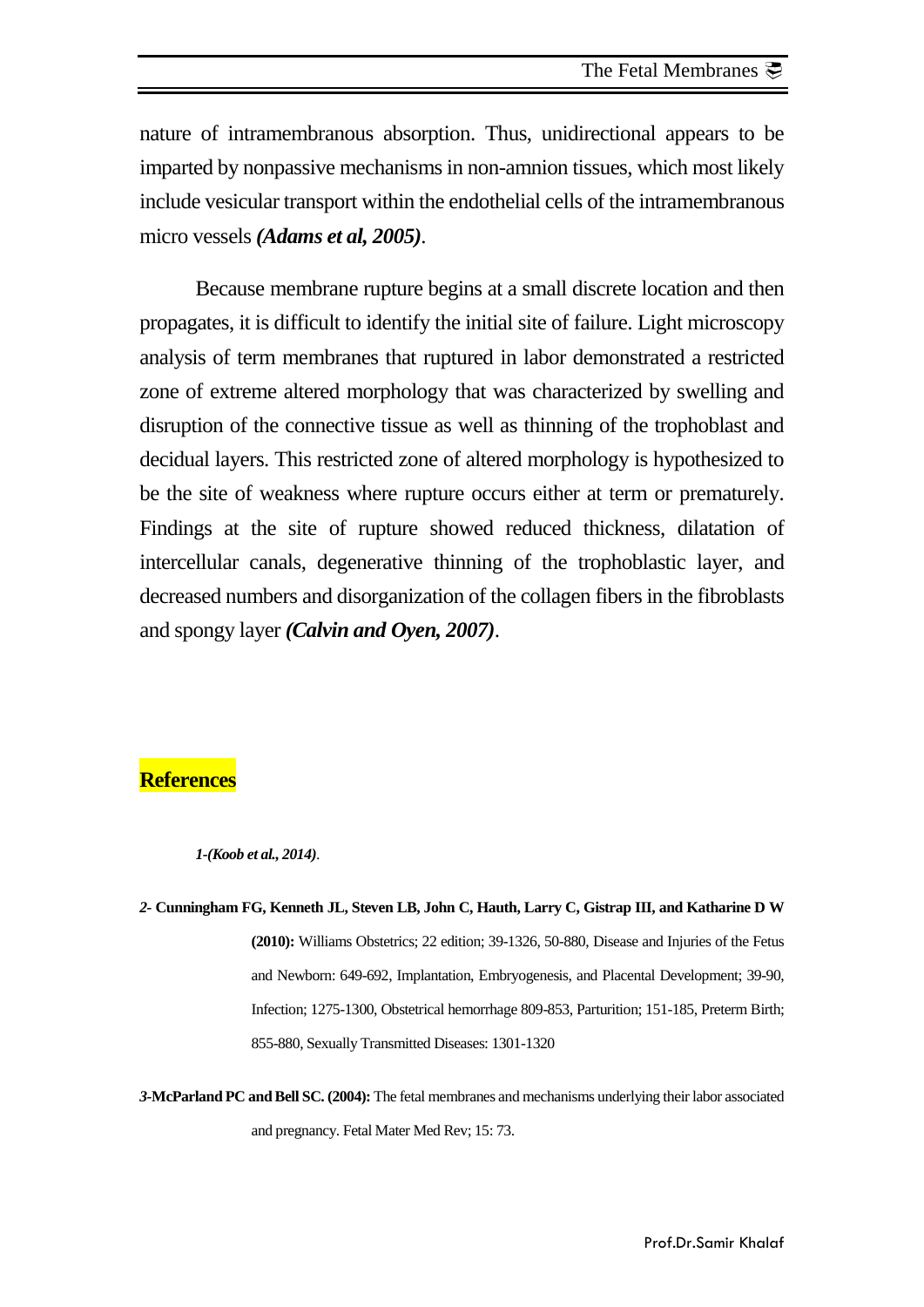- *4-* **Sagol S, Sagol O, Ozkal S and Asena U (2001):** Increased apoptosis in premature rupture of the fetal membranes.
- 5- **Sobande AA and Albar HM (2003)**: Induced labor with prostaglandin  $E_2$  in different parity groups after premature rupture of membranes. Eastern Mediterranean Health Journal; 9 (3): 309-15.
- 6- **Ayad IA (2002):** Vaginal misoprostol in managing premature rupture of membranes. Eastern Mediterranean Health Journal; 8 (4-5): 515-20.

8-*(Novak, 1991)*.

- 9- **Fox H (1986):** Development and structure of the placenta and fetal membranes. In: Scientific foundation of obstetrics and gynecology, 3rd edition. New York, William Heikemess.
- 10- **Maymon E, Romero R, Pacora P, Gomes R, Athay N, Edwin S (2000):** Human neutrophil collagenase (Matrix Metalloproteinase-8) in parturition, premature rupture of the membranes, and intrauterine infection. Am J Obstet & J Gynecol; 183: 94-9.
- *11-* **Germain AM, Attaroglu H, Mc Donald PC and Casey ML(1992):** Parathyroid hormone- related protein mRNA in avascular human amnion. J Clin Endocrinal Metab 1992; 75: 1173.

#### *12-(Tim Chard, 2002)*.

13- **Parry S and Strauss JF (1998):** Premature rupture of the fetal membranes. New Engl J Obstet Gynecol; 338: 663-70

14- **Michelle L, Oyen and Robert F (2005):** Outstanding Meeting Paper: Uniaxial and biaxial mechanical behavior of human amnion volume: 20 pages: 2902 Dol: 10. 15571 JMR. 0382.

15- **Calvin SE and Oyen ML (2007):** Microstructure and mechanics of the chorioamnion membrane with an emphasis on fracture properties. AnnNy Acad Sci; 1101: 166-185.